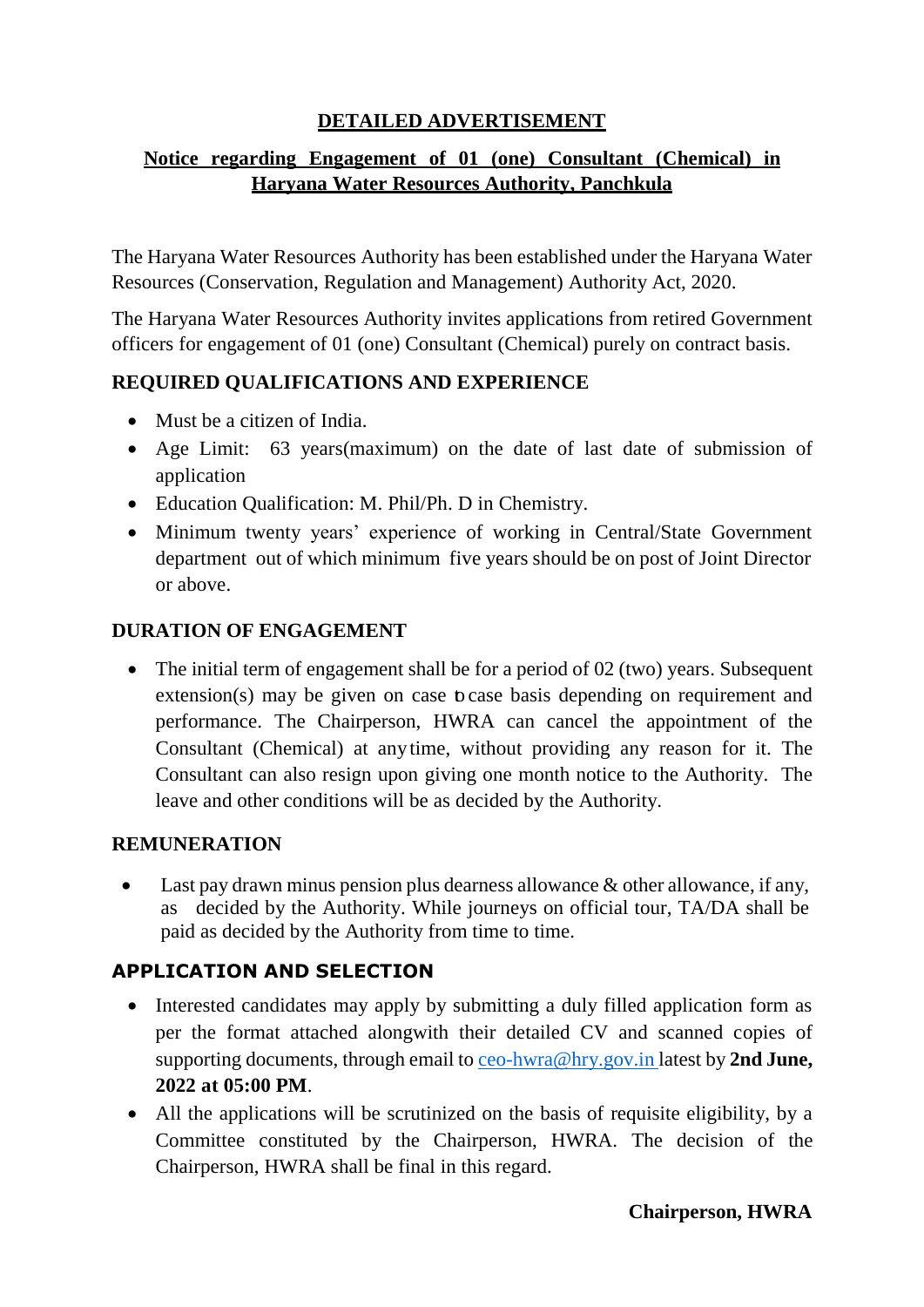## **APPLICATION FOR CONSULTANT (CHEMICAL) IN THE HARYANA WATER RESOURCES (CONSERVATION, REGULATION & MANAGEMENT) AUTHORITY**

### **APPLYING FOR CONSULTANT (CHEMICAL)**

## **A.)Personal Details:**

- 1. Name of the Applicant:-
- 2. Father's Name:-
- 3. Mother's Name:-
- 4. Date of Birth:-
- 5. Nationality:-

# **B.) Contact Details:**

- 1. Email id:-
- 2. Mobile No:-
- 3. Landline No.:-

# **C.) Permanent Address**

- 1. House no:-
- 2. Street:-
- 3. City:-
- 4. District:-
- 5. State:-
- 6. PIN:

# **D.) Correspondence Address (Tick if same as permanent address):**

- 1. House no:-
- 2. Street:-
- 3. City:-
- 4. District:-
- 5. State:-
- 6. PIN: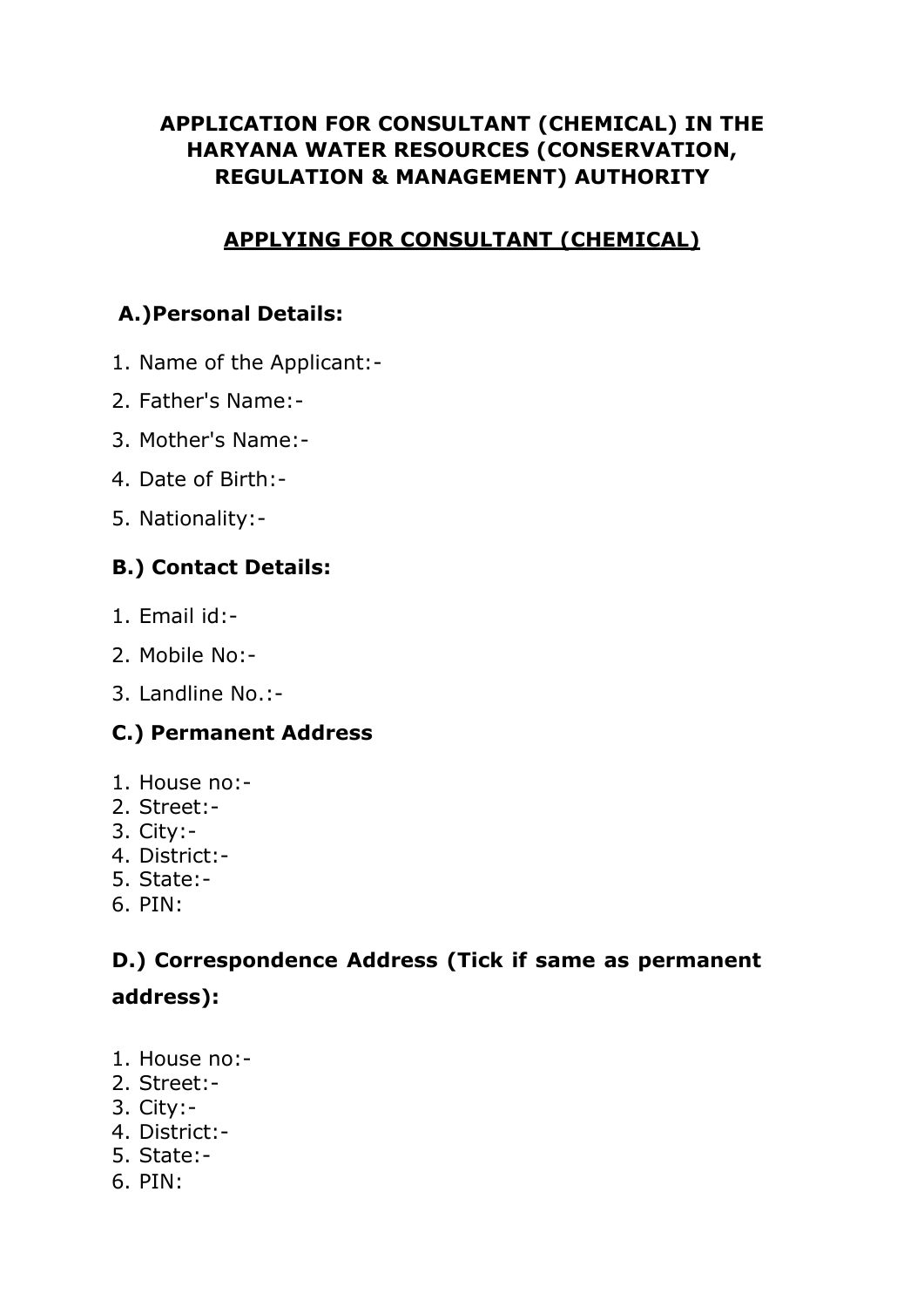# **E.)Qualification in reverse chronological Order (Latest first):**

| Sr.<br>No. | <b>Stream</b> | Board/<br><b>University</b> | <b>Year of</b><br><b>Passing</b> | Percentage<br>obtained | Remark, if<br>any |
|------------|---------------|-----------------------------|----------------------------------|------------------------|-------------------|
|            |               |                             |                                  |                        |                   |
|            |               |                             |                                  |                        |                   |
|            |               |                             |                                  |                        |                   |
|            |               |                             |                                  |                        |                   |
|            |               |                             |                                  |                        |                   |
|            |               |                             |                                  |                        |                   |

# **F.)Experience Details:**

| S.<br>No. | <b>Name</b><br>of<br>Organization | <b>Designation</b> | <b>Experience</b><br>in years | <b>Nature of Job</b> |
|-----------|-----------------------------------|--------------------|-------------------------------|----------------------|
|           |                                   |                    |                               |                      |
|           |                                   |                    |                               |                      |
|           |                                   |                    |                               |                      |
|           |                                   |                    |                               |                      |
|           |                                   |                    |                               |                      |
|           |                                   |                    |                               |                      |